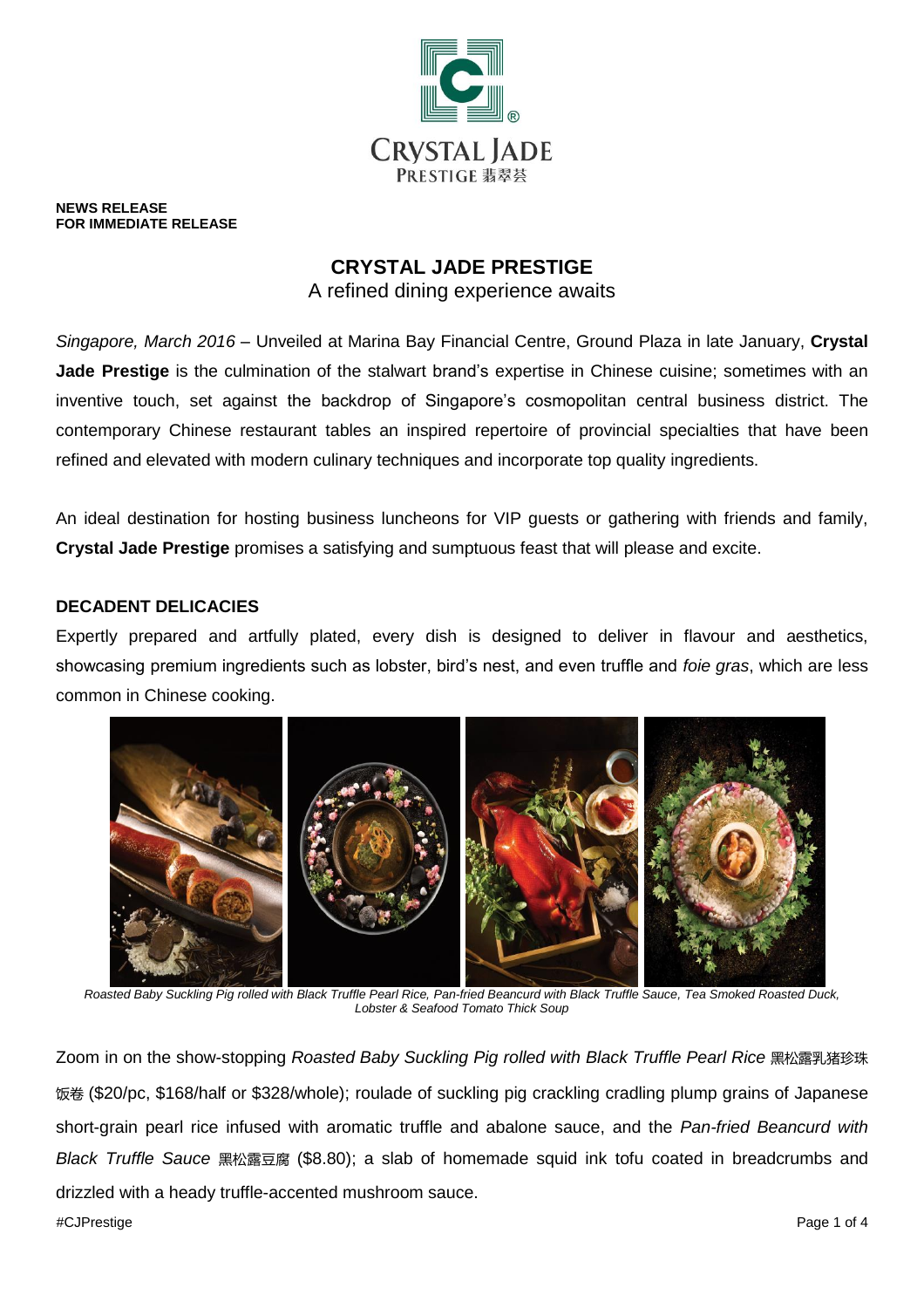Indulge in the *Tea Smoked Roasted Duck* 茶叶熏片皮烤鸭 (\$78/whole), which is imbued from skin to bone with a tantalisingly smoky flavour and fragrance after 30 hours of meticulous preparation. The fowl is first marinated for 24 hours and masterfully roasted; basted at regular intervals to render an evenly golden tanned skin, then smoked in a wok with a special blend of premium Pu-er tea leaves and spices. It is finally carved table-side and served three ways to highlight various parts – the crispy skin; best eaten dipped in sugar, the moist thigh meat, and the tender breast meat which is wrapped in soft crepes.

For outstanding seafood creations, dive into the *Lobster & Seafood Tomato Thick Soup served in Coconut* 椰皇茄膏龙虾羹 (\$28); teeming with briny crustacean flavour and succulent chunks of lobster and fresh scallop, or savour the *yin-yang Combination of Deep-fried Scallop with Salted Egg Yolk and Chilled Organic Tomato served with Avocado Sauce* 牛油果金沙带子皇拼温室番茄 (\$20), where a crisp golden nugget of Hokkaido scallop encrusted in a salted egg yolk batter is contrasted with refreshingly-sweet tomatoes and avocado cream.

### **IRRESISTIBLE RICE AND NOODLES**



Pick from an assortment of hearty staples such as porridge, ramen and vermicelli loaded with beef, pork and seafood. Popular picks include the comforting *Poached Rice with Lobster Meat served in Hot Stone Bowl* 石锅龙虾 泡饭 (\$30) and *Pan-fried Minced Fish Noodle with Scallop* 香煎带子鱼茸面 (\$12); springy fish paste noodles tossed in umami-rich prawn stock reduction

Providing immense satisfaction is the *Baked Crispy Glutinous Rice with Scallop* 脆脆扇贝糯米饭 (\$12). Dig through the crunchy topping of puffed rice to

unearth a mound of chewy glutinous rice studded with dried scallop, dried shrimp, Chinese mushrooms and bits of salted egg.

# **DIM SUM DELIGHTS**

Just as the mains are intriguing and impeccably executed, the lunchtime dim sum menu comprises some innovative creations that are equally compelling.

Well-loved classics are jazzed up with interesting touches. Pan-fried Siew Mai with Foie Gras Sauce 鹅肝酱 煎烧卖 (\$12.80) present juicy pork and shrimp dumplings paired with a creamy goose liver sauce while *Steamed Dumpling with Shrimp & Black Garlic* 黑蒜凤眼饺 (\$5.80/3pcs) is a *har gau* (shrimp dumpling) accentuated with fragrant black garlic slice and goji berry. Other scrumptious offerings include *Baked Abalone & Diced Chicken Pastry* 鲍鱼鸡粒酥(\$6/3pcs) and *Deep-fried Dumpling with Chinese Parsley* 香茜炸 粉果 (\$5.80/3pcs); flaky deep-fried puffs filled with chunks of prawn and water chestnut.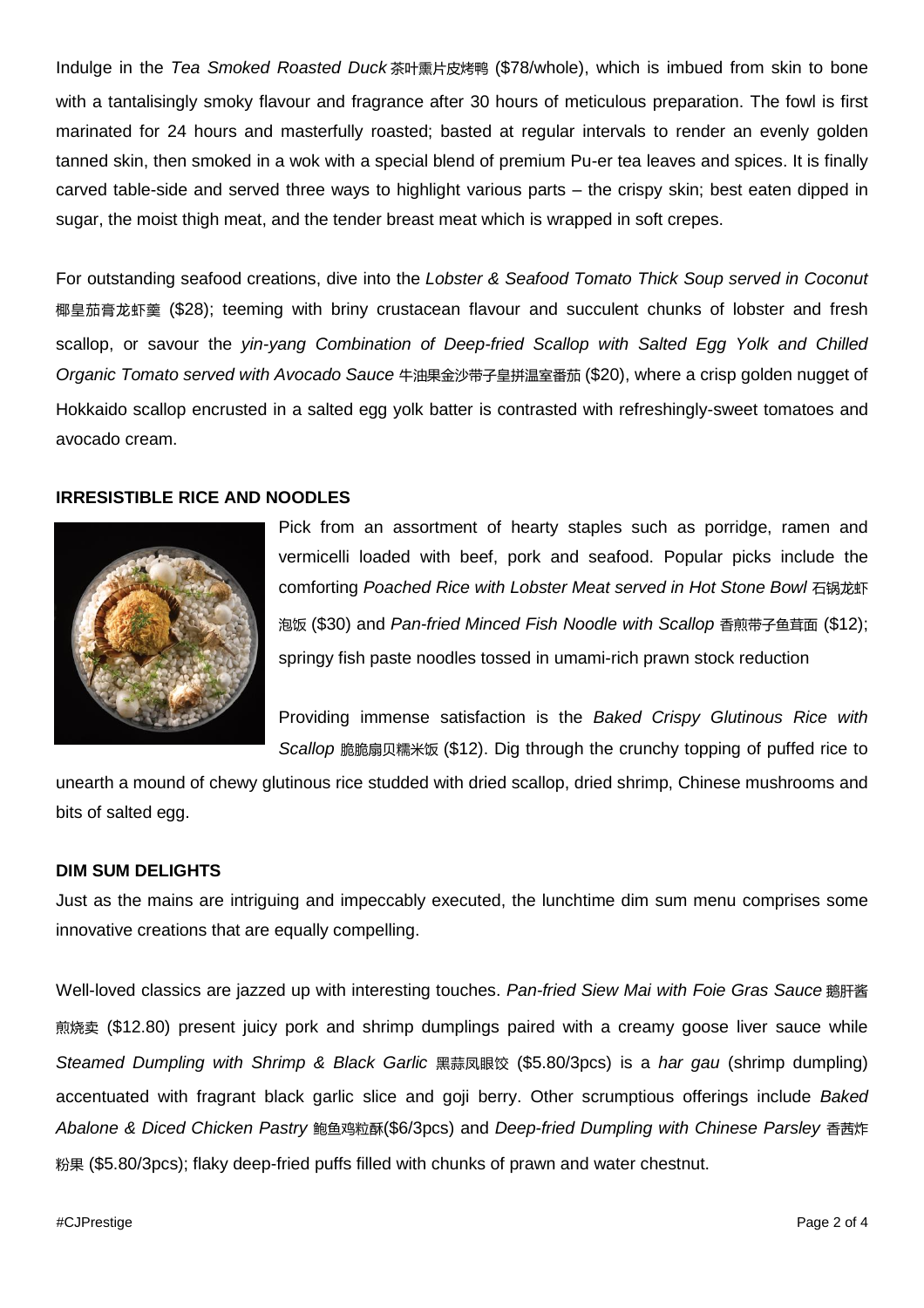## **SWEET TEMPTATIONS**

Conclude the meal with one of Crystal Jade Prestige's exquisite desserts, which range from refreshing treats such as the velvety *Almond Cream with Snow Lotus* 雪莲杏仁露 (\$6.50), to sinful pleasures like *Deepfried Durian Ice Cream with Mango Purée* 玉露冰火炸榴莲 (\$8.50).

The *Trio Dessert on Ice* 冰镇甜品三重奏 (\$14.50) is perfect for those craving a variety of flavours as it comprises tasting portions of *Aloe Vera with Lemongrass Jelly* 芦荟酸酐冻, *Chilled Mango Purée with Pomelo & Sago* 杨枝甘露 (\$6.50 ala carte), and *Chilled Black Sesame with Coconut Milk* 黑芝麻椰香露 (\$6.50 ala carte).

## **DINE IN STYLE**

Situated on the second floor of Marina Bay Financial Centre, Ground Plaza in the heart of Singapore's bustling business hub, Crystal Jade Prestige offers a chic but relaxed environment for diners to enjoy a sumptuous meal. Featuring Chinese lattice work on the ceiling and abstract art pieces on the walls, the restaurant décor is a juxtaposition of oriental and western design elements. Watch the sunlit greenery fade into a picturesque view of vibrant nightlights through floor-to-ceiling glass windows along one wall of the main dining hall, or opt for a more intimate dining experience in one of the four private dining rooms available – ideal for intimate gatherings and business meetings over lunch.

### **FACT SHEET**

| <b>Opened</b><br><b>Address</b>      | 20 January 2016<br>8A Marina Boulevard, Marina Bay Financial Centre (Ground Plaza), #02-01,<br>Singapore 018984   |
|--------------------------------------|-------------------------------------------------------------------------------------------------------------------|
| <b>Telephone</b>                     |                                                                                                                   |
| <b>Operating Hours</b>               | Lunch<br>11:30am to 3pm - Monday to Friday<br>11am to 3:30pm - Saturday, Sunday & Public Holiday                  |
|                                      | Dinner<br>6pm to $10:30$ pm $-$ Daily                                                                             |
| <b>Size</b>                          | 6135.48sq ft                                                                                                      |
| <b>Seating Capacity</b>              | $140$ pax                                                                                                         |
| <b>Payment</b>                       | Cash / NETS / Mastercard / Visa                                                                                   |
| <b>Parking</b><br>Website<br>Hashtag | Multi-storey carpark at Marina Bay Link Mall<br>www.crystaljade.com/crystal-jade-prestige<br>#CrystalJadePrestige |

*Note to editors:* 

- *All prices are subject to 10% service charge and prevailing GST.*
- *High-res images of Crystal Jade Prestige dishes and restaurant interior are available upon request via email.*